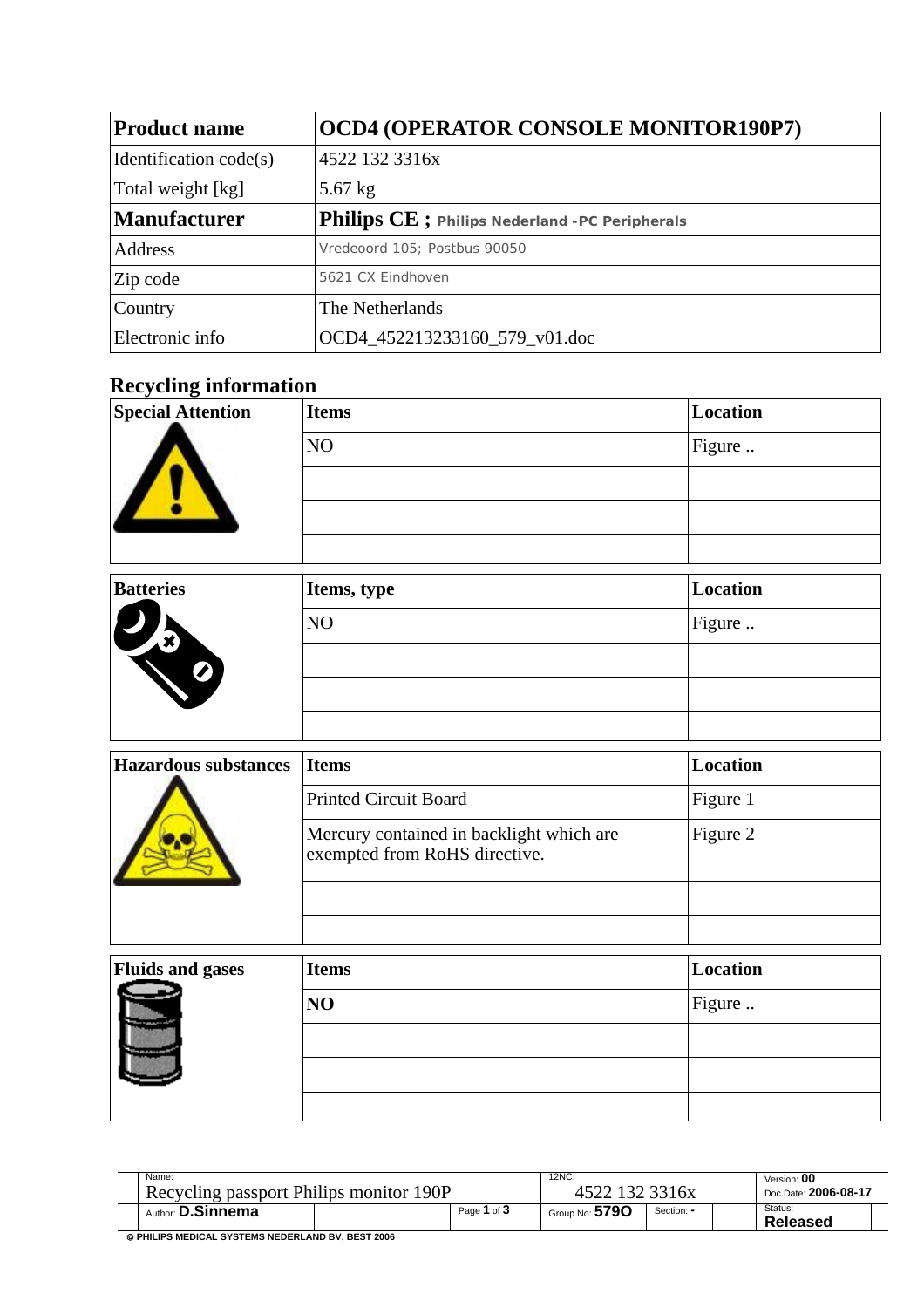## **Figure 1:**



| Name:<br>Recycling passport Philips monitor 190P   |  |             | 12NC:<br>3316x |            | Version: 00<br>Doc.Date: 2006-08-17 |
|----------------------------------------------------|--|-------------|----------------|------------|-------------------------------------|
| Author: <b>D.Sinnema</b>                           |  | Page 2 of 3 | Group No: 5790 | Section: - | Status:<br>Released                 |
| A BUILIDE MEDICAL EVETEME MEDEDI AND DV. BEET 2006 |  |             |                |            |                                     |

© **PHILIPS MEDICAL SYSTEMS NEDERLAND BV, BEST 2006**